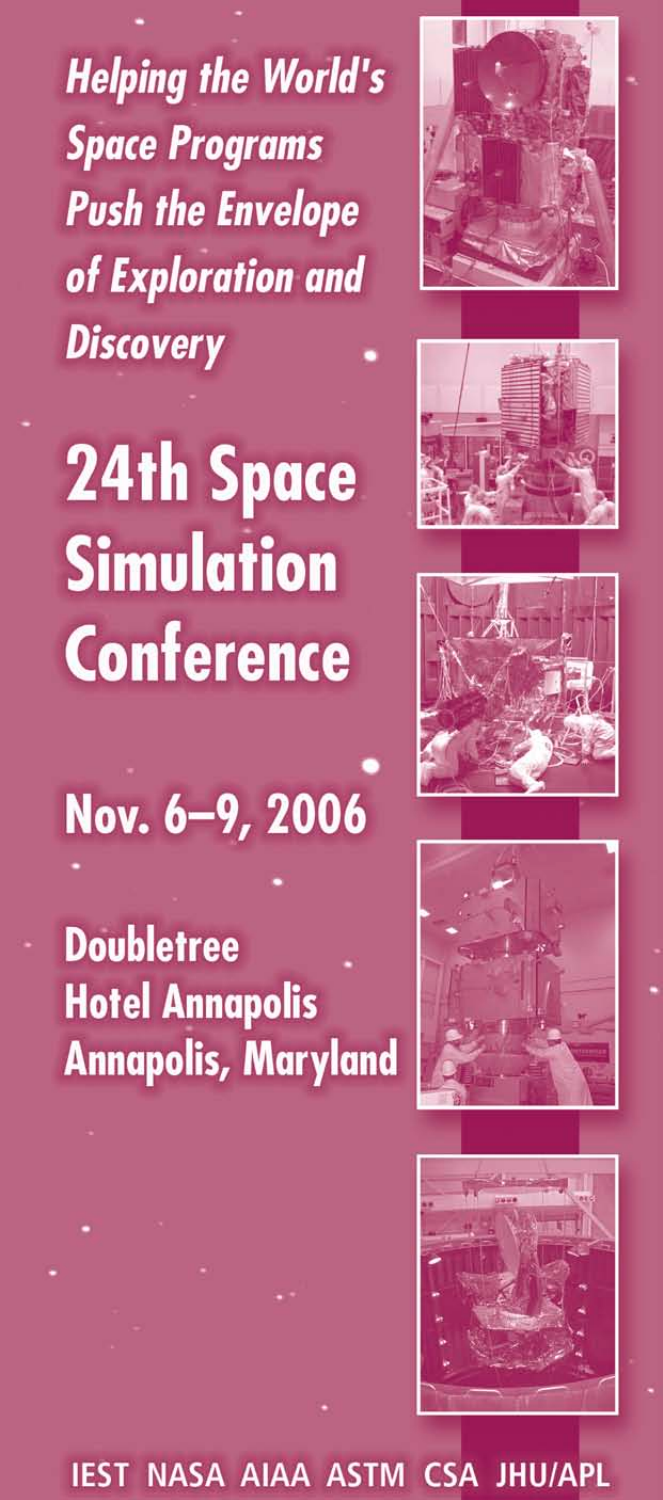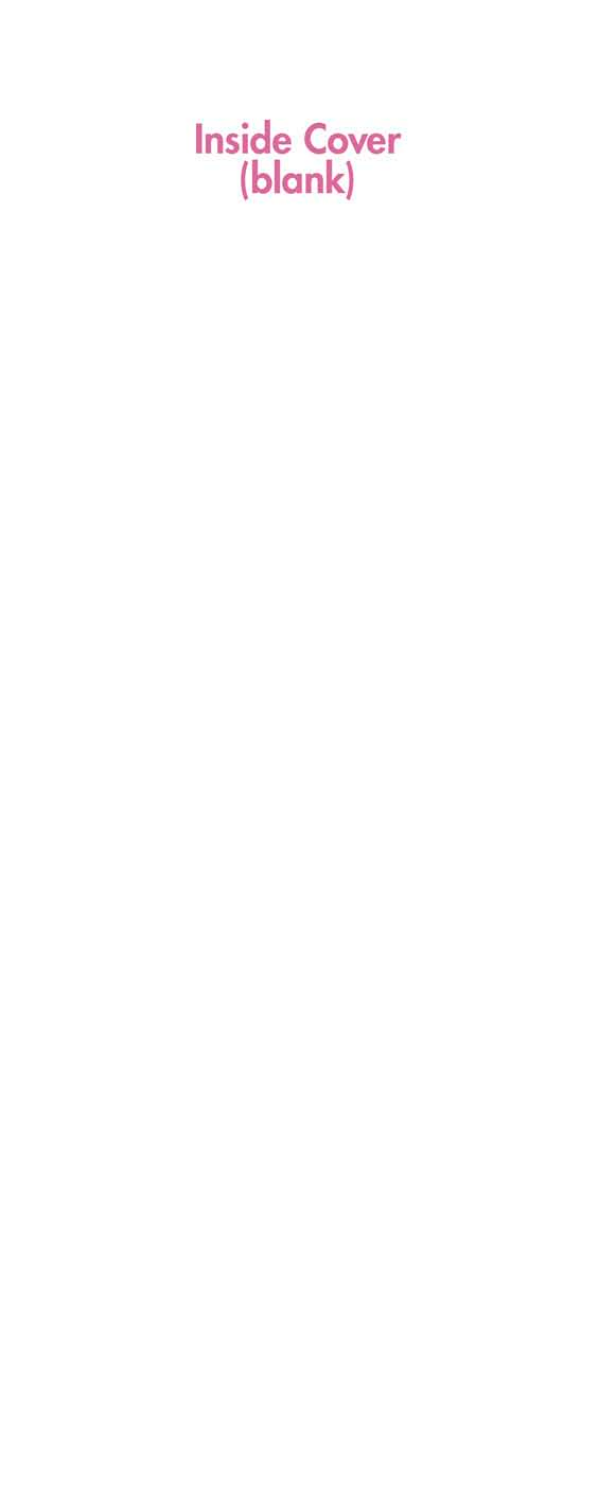# **Message from the General Chair**

*"Helping the World's Space Programs Push the Envelope of Exploration and Discovery"*

Greetings to the 2006 24th Space Simulation Conference participants and guests. On behalf of the management committee and our sponsors, I want to extend a sincere welcome and emphasize our desire for you to enjoy and get the most out of this worthwhile opportunity. These conferences have proven to be a valuable resource to the Space Community and have provided its participants with a practical and comprehensive information base. We bring together a well-focused group of presenters, vendors, and attendees who work closely together with a common interest for information and technologies with genuine team spirit. I feel that you will be delighted with the program that we have prepared for you this year.

With the Shuttle "back-in-flight" and the many successful unmanned missions continuing, the Space Program has a bright future. We are persistent in our endeavors to further support the World's thirst for scientific exploration and discovery. This ongoing commitment spawns strong team building, which is at the foundation of mission success. Also, the lessons learned from both failures and successes must be effectively integrated into well-planned and executed environmental test programs to ensure continued achievement.

⊕

The 24th Space Simulation Conference will begin with a day of tutorials with topics covering a broad range of informative discussions related to space simulation testing. These include Cryogenic Safety an alternate method for Acoustic Testing; Vibration Isolation in Space Simulation; and Helium Leak Detection. I hope these topics are of interest to you, either in your present job or for broadening your knowledge.

This year we are pleased to have Phil Sabelhaus of NASA Goddard Space Flight Center with us once again as our distinguished keynote speaker. I look forward to his update on the James Webb Space Telescope (JWST) Program.

⊕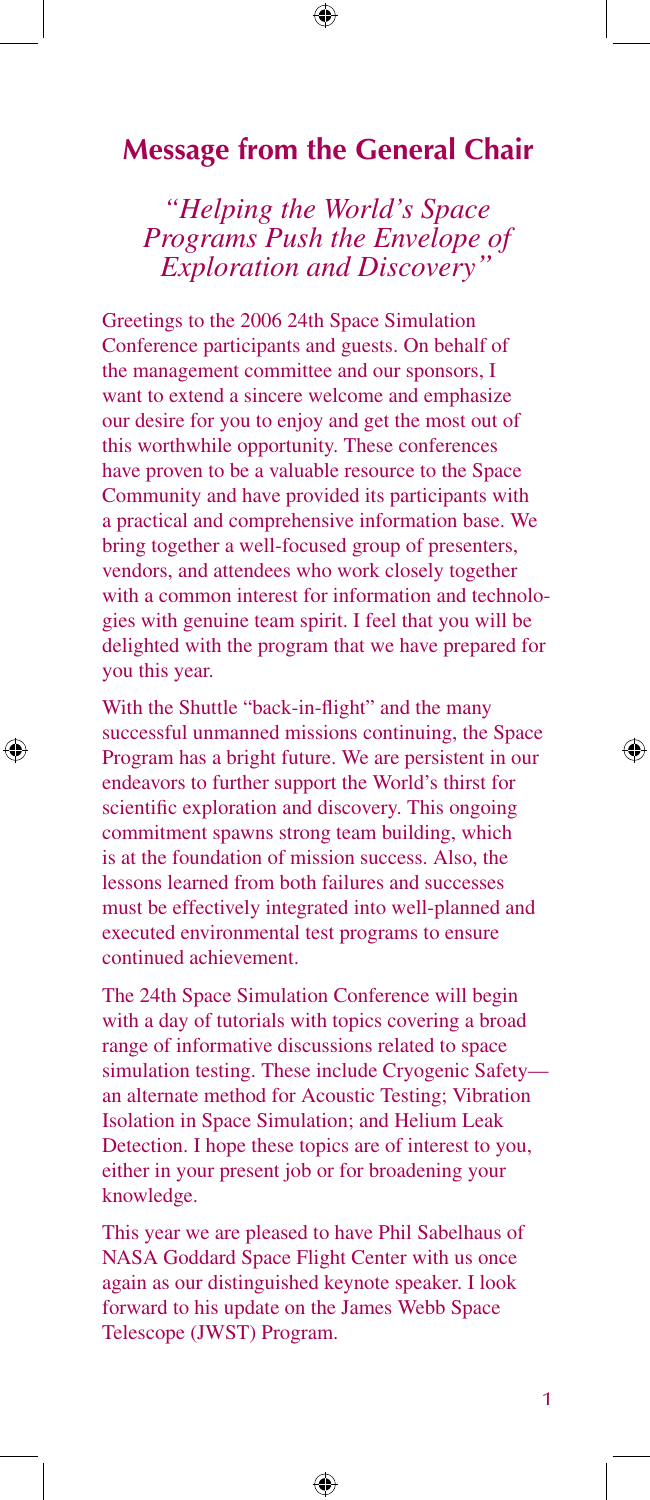⊕

As usual, we are providing a vendor exhibition during the conference. The leading vendors in environmen tal testing, space simulation, and data acquisition & analysis will be displaying their latest advances in technical products to support your testing needs. Please take full advantage of this exhibit during your time at the conference. It is a great chance to make personal contact with those with whom you may have only had telephone contact.

At the heart of this conference are the technical presentations. As in past conferences, we strive to offer a range of topics covering space environments, dynamics, simulations, and facilities. I believe our authors and presenters have come through for us once again. I am eager to hear the presentations on New Horizons, STEREO, Mars Rover, as well as others on various topics including test techniques, analysis, facilities, and equipment. Thanks to all of the authors and presenters for providing us with interesting and informative topics.

Lastly, I want to sincerely thank all who made this conference a success. Thanks to the vendors for their support in displaying their products, and thanks to all the speakers. Thanks to the management, technical, and tutorial committees for their great team effort in planning and executing this year's conference. Great job to Ed Packard for the technical program leader ship, Bill Breeden as past chairman, John Hazen for his never-ending support with logistics, Dave Feick, Hadi Navid, Bill Wilkinson, Hal Fox, Andy Webb, and too many others to list; thank you all, and great job!

Make sure you take part in the social events—I guarantee that they will be an experience you won't forget and a great opportunity to network with others.

#### Again: "W ELCOM E & ENJOY"

Robert L. Tomkiewicz *General Chair*

 $\overline{3}$ 

↔

↔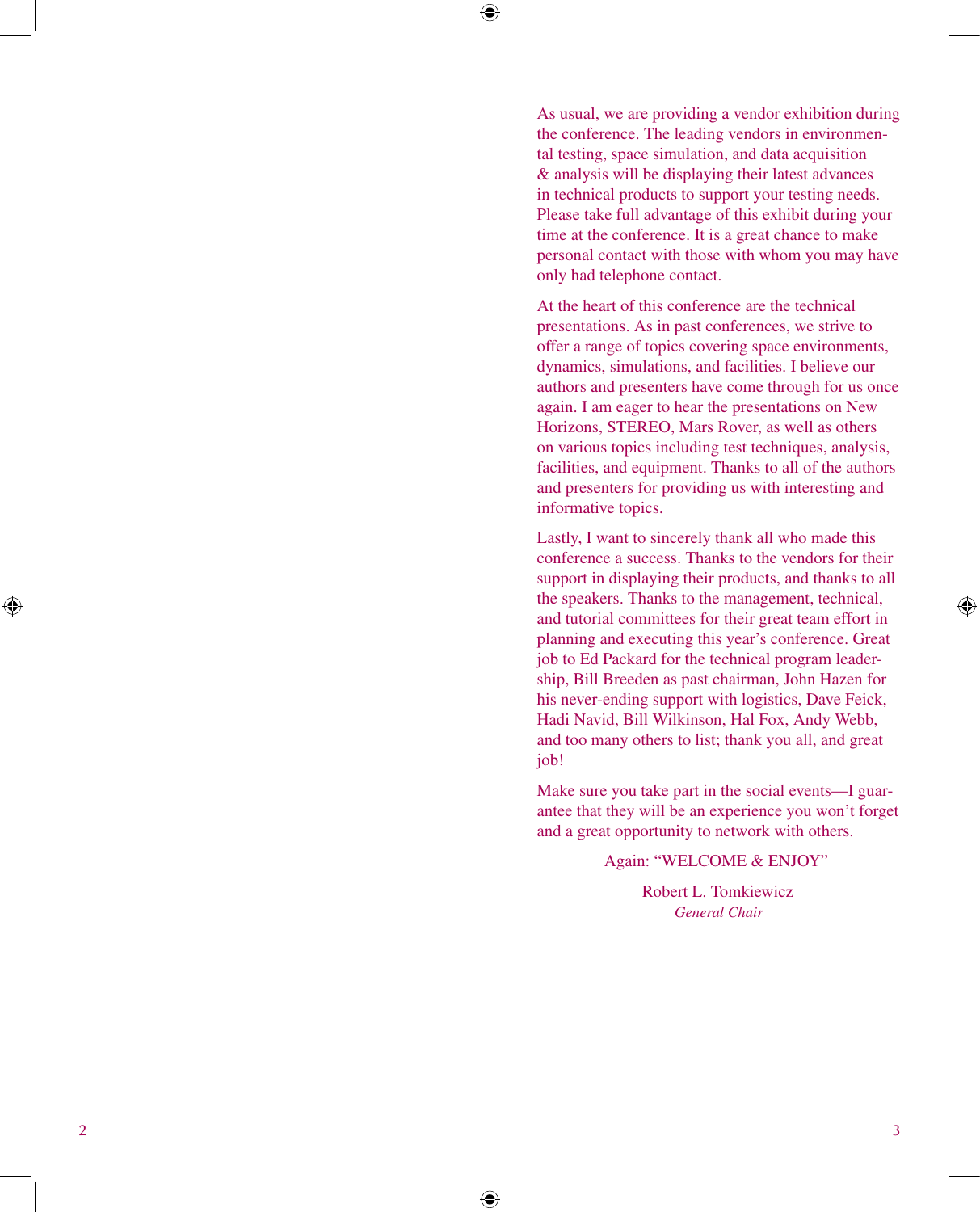# *TUTORIALS Monday, November 6, 2006*

 $\bigoplus$ 

 $\bigoplus$ 

| 7:30 AM     | <b>Registration</b>                                                                       |  |
|-------------|-------------------------------------------------------------------------------------------|--|
| 8:10 AM     | <b>Introduction</b>                                                                       |  |
|             | Co-Chair: Hadi Navid<br>The Johns Hopkins University<br><b>Applied Physics Laboratory</b> |  |
|             | Co-Chair: Nabil Copty<br><b>ManTech International Corporation</b>                         |  |
| 8:15 AM     | <b>Session 1</b><br><b>Cryogenic Handling and Safety</b>                                  |  |
| 9:30 AM     | Coffee Break                                                                              |  |
| $9:45$ AM   | <b>Session 2</b><br><b>Advanced Leak Checking</b><br><b>Techniques</b>                    |  |
| <b>Noon</b> | Lunch on your own                                                                         |  |
| 1:00 PM     | <b>Session 3</b><br><b>Vibration Isolation in Space</b><br><b>Simulation</b>              |  |
| 3:00 PM     | Coffee Break                                                                              |  |
| 3:30 PM     | <b>Session 4</b><br><b>Acoustic Testing on Demand</b>                                     |  |
| 4:30 PM     | <b>Tutorial sessions end</b>                                                              |  |

# *Hotel and IEST Information*

Hotel contact number: (410) 224-3150 IEST contact number: (847) 255-1561

 $\bigoplus$ 

 $\bigoplus$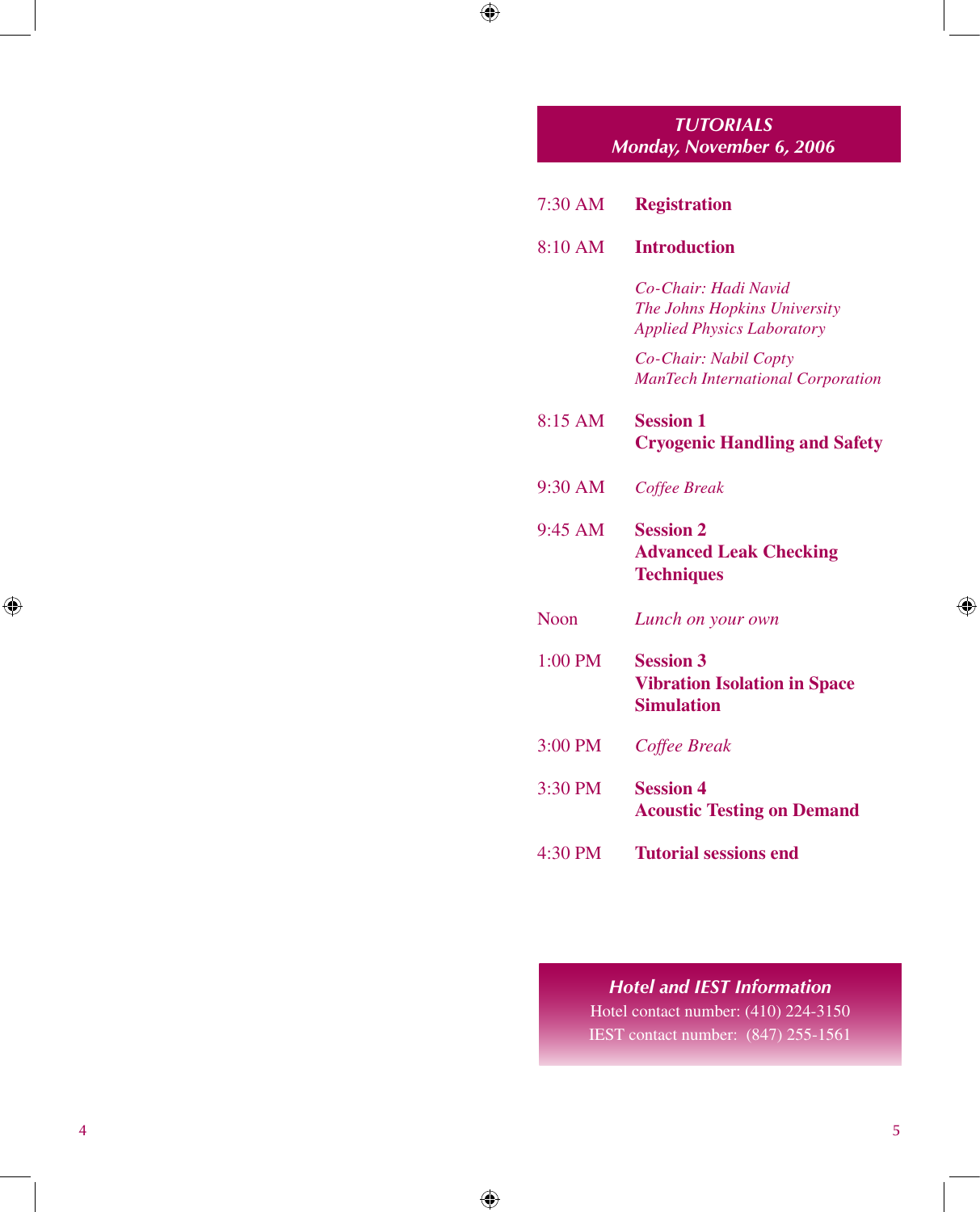# *TUTORIAL DESCRIPTION*

# **Session 1 – Cryogenic Handling and Safety**

#### *Instructor: Darrell Gretz*

*Cryogenic Handling and Safety Indium Wire Extrusion Ellicott City, Maryland www.nicecorp.com*

Cryogenic safety could be covered in essentially five minutes or less: wear your hard-toe shoes, safety glasses, protective smock, and cryo gloves. The problem with this simplistic explanation is that lacking understanding of the hardware and cryogenic principles can lead to catastrophic failure during a lapse in human consciousness when the individual fails to evaluate all the implications of his or her actions. This class will address the issues of processes and procedures to safely perform various operations while dealing with cryogenics.

# **Session 2 – Advanced Leak Checking Techniques**

#### *Instructor: Ray Hula*

⊕

*Leak Detection Application Specialist Varian Vacuum Technologies Palo Alto, California www.varianinc.com*

This technical seminar will begin with the basics of helium leak detection and explain both leak rate and pressure delta. The speaker will outline the various types of techniques available and how to determine the best method for the specific task at hand. He will also give tips on decreasing response time, dealing with background issues, helium management, helium clean-up methods, and troubleshooting. We will discuss leak testing techniques for large volume chambers using some real-world examples from both industry and government test facilities. Questions are welcome. We will have a follow-up consultation following the seminar to address questions not answered due to time constraints.

# **Session 3 – Vibration Isolation in Space Simulation**

#### *Instructor: Dr. David A. Kienholz*

*Principal Engineer/Vice President CSA Engineering Mountain View, California www.csaengineering.com*

Space simulation usually involves isolating the test article from ambient vibration and often requires doing so in a vacuum and for large isolated payloads. This tutorial presents the basics of vibration isolation with emphasis on applications to ground testing of space structures. The typical design process is reviewed. Examples of real isolation systems are used extensively to illustrate specific points. Examples of both active and passive systems are reviewed although most of the material is concerned with passive isolation since these systems are the most common. Advanced methods such as active pneumatics and magnetic damping are also covered. Performance testing of isolation systems and its special problems are discussed. Two recent systems for testing of large spacecraft in vacuum are presented. Several examples of launch isolation systems for spacecraft are also covered.

## **Session 4 – Acoustic Testing on Demand**

#### *Instructor: Robert Goldstein*

⊕

*President Maryland Sound International (MSI) Baltimore, Maryland www.marylandsound.com*

This tutorial will introduce you to methods of "infacility" acoustic testing that have proven successful for several spacecraft development companies. You will learn some of the key ingredients to successful tests and facility requirements for such tests. After a brief introduction to these methods, Mr. Goldstein will join participants in a Q&A format. Mr. Goldstein is the Founder and President of Maryland Sound International, the pioneer in on-site acoustic testing.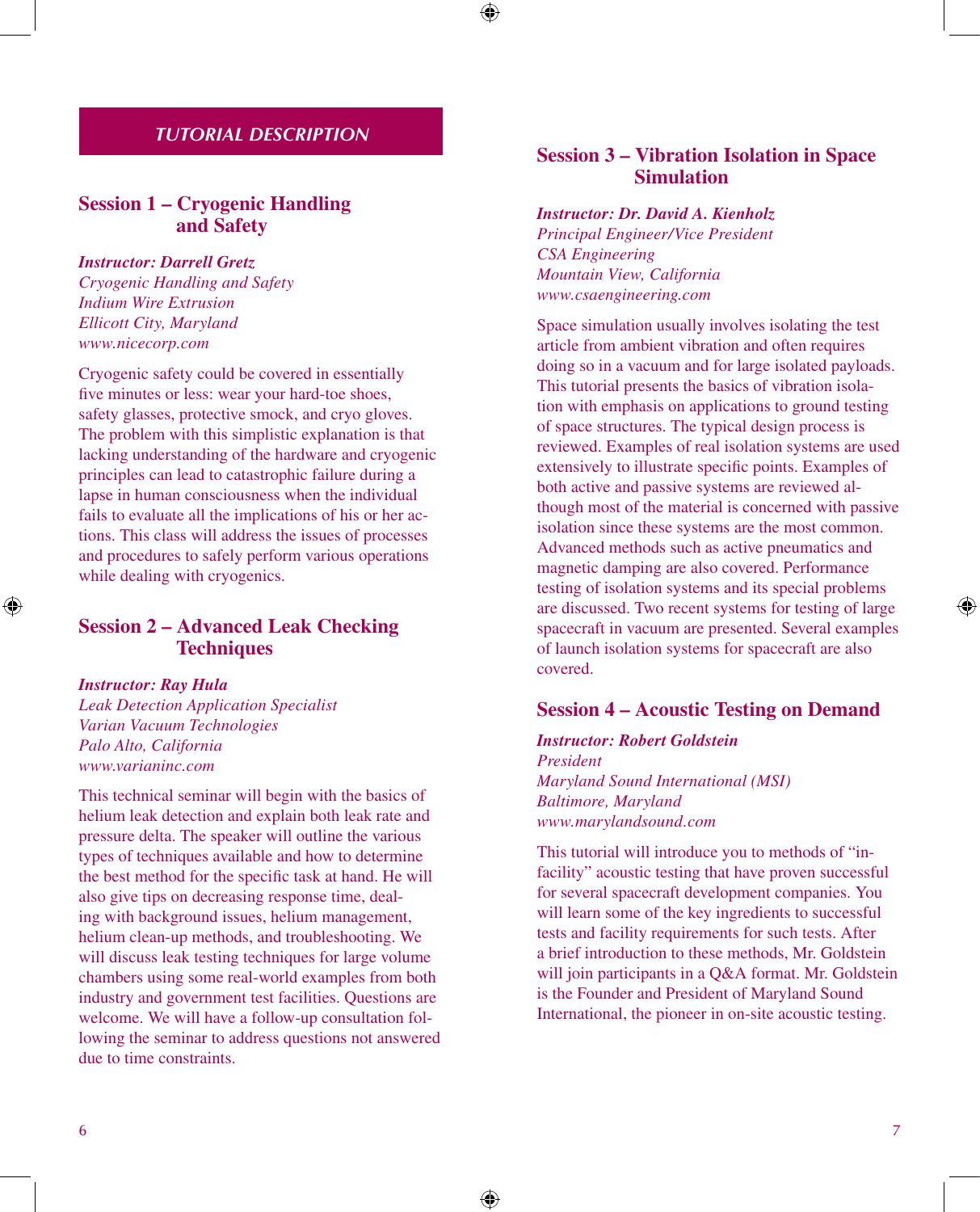⊕

# *SOCIAL EVENTS*

**Tuesday Evening** Welcome Reception 5:30 to 7:00 PM in Arundel B&C Hot hors d'oeuvres, carving station and cash bar

**Wednesday Afternoon** Tour of the Steven F. Udvar-Hazy Center National Air and Space Museum



# **Wednesday Evening** Conference Reception at the Mount Vernon Inn Restaurant and private tour of George Washington's Mount Vernon



Wednesday afternoon and evening will be very special with a tour of the Steven F. Udvar-Hazy Center of the National Air and Space Museum, followed by a grand reception at the Mount Vernon Inn Restaurant.

The Steven F. Udvar-Hazy Center near Washington Dulles International Airport is the companion facility to the National Air and Space Museum on the National Mall. The center opened in December, 2003 and provides enough space for the Smithsonian to

display the thousands of aviation and space artifacts that cannot be exhibited at the National Mall location. The two sites together showcase the largest collection of aviation and space artifacts in the world.

Following the tour, please join us at the Mount Vernon Inn Restaurant, where the atmosphere provides a unique and memorable experience, for a delightful evening of scrumptious hors d'oeuvres while socializing with the attendees and their guests.

The evening will be topped off with a private candlelight tour of the Mount Vernon Mansion, a national historic treasure. You will enjoy an intimate and memorable experience featuring an exclusive Mansion tour that includes the rarely-seen third floor. Stunning Potomac River views and lantern-lined lanes will frame your elegant evening.

*The conference management team would like to express appreciation to XL Technology Systems for hosting this outstanding reception; to Varian for sponsoring the private tour; and to* **DynaVac** *for sponsoring the lunch served during the trip from Annapolis to the Udvar-Hazy Center.*

#### **Sponsors**







⊕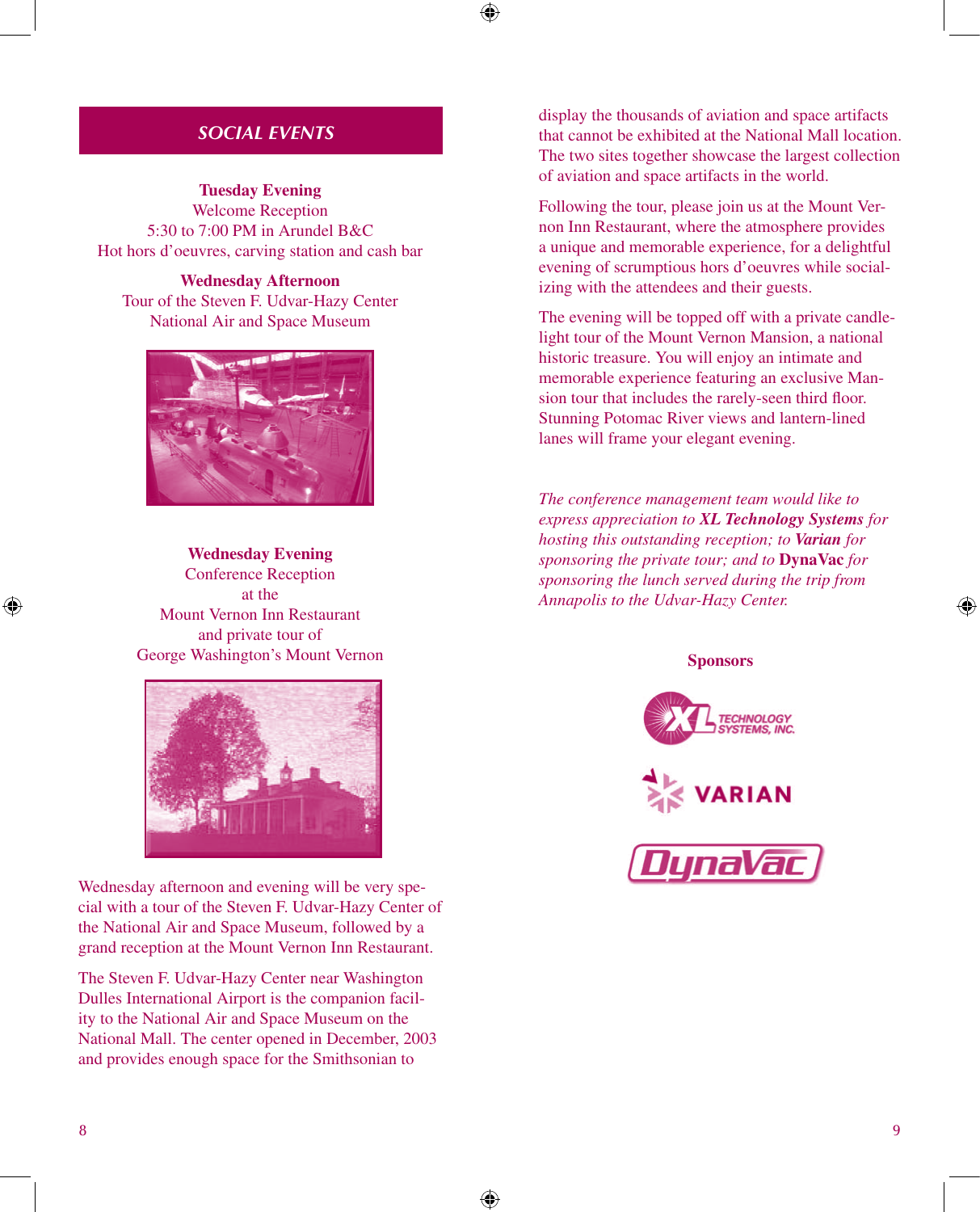# *CONFERENCE Tuesday, November 7, 2006*

| 7:30 AM<br>8:15 AM | <b>Registration</b><br><b>Welcome - Conference General</b><br><b>Chair</b><br><b>Bob Tomkiewicz</b><br><b>Naval Surface Warfare Center</b><br><b>Dahlgren Division</b> |
|--------------------|------------------------------------------------------------------------------------------------------------------------------------------------------------------------|
| 8:20 AM            | <b>Welcome - IEST</b><br><b>Geoff Cmar</b><br><b>IEST Immediate Past President</b>                                                                                     |
| $8:25$ AM          | <b>Keynote Speaker</b><br><b>Phil Sabelhaus</b><br><b>NASA Project Manager</b><br>James Webb Space Telescope                                                           |
| $9:05$ AM          | <b>Welcome - Technical Program</b><br><b>Chair</b><br><b>Ed Packard</b><br><b>NASA Goddard Space Flight Center</b>                                                     |
|                    | <b>SESSION 1 Data Acquisition and Analyses</b>                                                                                                                         |
|                    | Chair: Mark St. Pierre - Lockheed<br>Martin Space Systems Co.<br>Co-Chair: Bill Raynor - Naval<br><b>Research Laboratory</b>                                           |
| 9:10 AM            | <b>Educating Engineers and</b><br><b>Technicians for Environmental</b><br><b>Testing</b><br>Joe Morreale - Spectral Dynamics,<br>Inc.                                  |
| 9:35 AM            | <b>Goddard Dynamic Analysis</b><br><b>Software</b><br>Christopher McLeod - ManTech Aero-<br>space, NASA Goddard Space Flight<br>Center                                 |
| 10:00 AM           | <b>Calibration of a Large Channel</b><br><b>Count Data Acquisition System</b><br>Jim Fallon - Lockheed Martin Space<br>Systems Co.                                     |
| $10:25$ AM         | <b>Coffee Break - Visit Vendor</b>                                                                                                                                     |

#### **SESSION 2 Contamination**

 $\bigoplus$ 

⊕

*Chair: Randy Hedgeland – NASA Goddard Space Flight Center Co-Chair: Glenn Rosecrans – Swales and Associates, Inc.* 

- 10:55 AM **Ground Simulation Studies of Outgassing Parameter for Commercially Available Black Paints** *Alexander Laikhtman – Soreq NRC*
- 11:20 AM **Investigation of Organic Molecule Kinetics in Thermal Vacuum Environment** *Hideki Saruwatari – Japan Aerospace Exploration Agency*
- 11:45 AM **QCM Thermo-Gravimetric Analysis with Concurrent Deposition** *David Hughes – NASA Goddard Space Flight Center*
- 12:10 PM **Lunch** (on your own)

#### **SESSION 3 New Capabilities and Facilities**

*Chair: Dave Cornog – Boeing Co-Chair: Andy Rose – Jet Propulsion Laboratory* 

1:30 PM **Pan and Tilt Platform for a Thermal Vacuum Video Camera** *Yan Lui – NASA Goddard Space Flight Center*

- 1:55 PM **GSFC Vaporizer Upgrade** *Bill Bond – ManTech Aerospace, Goddard Space Flight Center*
- 2:20 PM **The Space Systems Facility at Arnold Engineering Development Center**

*Dustin Crider – Aerospace Testing Alliance, Arnold Engineering Development Center*

#### 2:45 PM **Coffee Break – Visit Vendor Booths**

⊕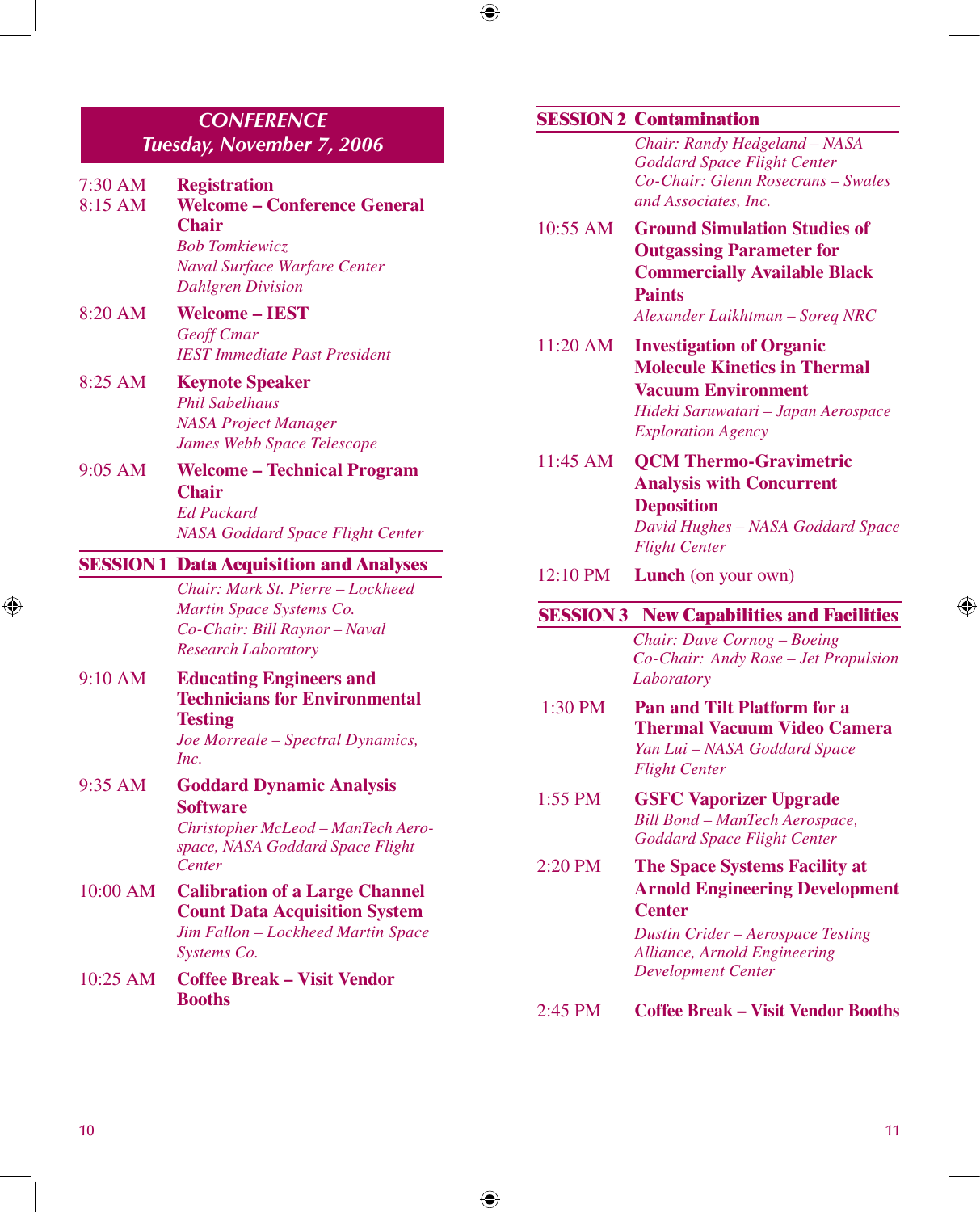

| $3:15$ PM                    | <b>Modernizing Older Thermal</b><br><b>Vacuum Systems</b><br>William Wilkinson, Consultant<br>Paul Calvi, Chris Martin - XL<br>Technology Systems, Inc                               |  |  |
|------------------------------|--------------------------------------------------------------------------------------------------------------------------------------------------------------------------------------|--|--|
| $3:40$ PM                    | The Good, the Bad and the<br><b>Toasty in New Facilities</b><br>Andrew T. Webb - The Johns Hopkins<br>University Applied Physics Laboratory                                          |  |  |
| $4:05$ PM                    | <b>Cryogenic Test Capability at</b><br><b>Marshall Space Flight Center's</b><br><b>X-ray Cryogenic Test Facility</b><br>Jeffrey Kegley - NASA Marshall Space<br><b>Flight Center</b> |  |  |
| 4:30 PM                      | <b>Development of a Plasma</b><br><b>Chamber for Solar Panel Testing</b><br>Mr. Miyamoto – Japan Aerospace<br><b>Exploration Agency</b>                                              |  |  |
| $5:30$ to<br>$7:00$ PM       | <b>Welcome Reception in Arundel</b><br><b>B&amp;C</b>                                                                                                                                |  |  |
| Wednesday, November 8, 2006  |                                                                                                                                                                                      |  |  |
| $7:30 \text{ AM}$<br>8:05 AM | <b>Registration</b><br><b>Welcome – Conference General</b><br><b>Chair</b><br><b>Bob Tomkiewicz</b><br>Naval Surface Warfare Center                                                  |  |  |

**SESSION 4 Thermal Vacuum Testing** 

*Dahlgren Division*

# *Chair: Andy Webb – The Johns Hopkins University Applied Physics Laboratory Co-Chair: Jimmy Sisco – NASA Marshall Space Flight Center*

8:10 AM **Alignment Measurement of the New Horizons (NH) High Gain Antenna (HGA) in the Thermal/ Vacuum Chamber Using Photogrammetry**  *Michel D. Hill – NASA Goddard Space Flight Center* 

8:35 AM **Fixture Designs for New Horizons and STEREO Thermal Vacuum Tests**

> *Christopher Skocik – ManTech Aerospace, NASA Goddard Space Flight Center*

- 9:00 AM **New IR Technology used During Radarsat-2 Thermal Testing** *Chris Olsen – MDA, David Florida Laboratory*
- 9:25 AM **Coffee Break Visit Vendor Booths**

# **SESSION 5 Simulations and Special Topics**

*Chair: Dave Feick – Northrop Grumman Corporation Co-Chair: Brian Langmyer – Orbital Sciences Corporation*

- 9:45 AM **Testing of the STEREO Spacecraft Solar Array Subsystem: Engineering Model Testing through Spacecraft Integration** *Jennifer Tanzman – The Johns Hopkins University Applied Physics Laboratory*
- 10:10 AM **ST-5 Spacecraft Level Testing Utilizing the Renovated Goddard Magnetic Test Facility** *Todd Bonalsky – NASA Goddard Space Flight Center*
- 10:35 AM **Variable Gravity Simulation by Maglev**

*Yuanming Liu – California Institute of Technology, NASA Jet Propulsion Laboratory*

11:00 AM **Comparison of Surface Operation Temperatures to Prelaunch Testing Results for Mars Exploration Rovers** *Alan R. Hoffman – California Institute of Technology, NASA Jet Propulsion Laboratory*

11:35 AM **Lunch on Bus, Udvar-Hazy Museum and Mount Vernon Reception**

 $12$  and  $13$  and  $13$  and  $13$  and  $13$  and  $13$  and  $13$  and  $13$  and  $13$  and  $13$  and  $13$  and  $13$  and  $13$  and  $13$  and  $13$  and  $13$  and  $13$  and  $13$  and  $13$  and  $13$  and  $13$  and  $13$  and  $13$  and  $13$  and  $13$ 

⊕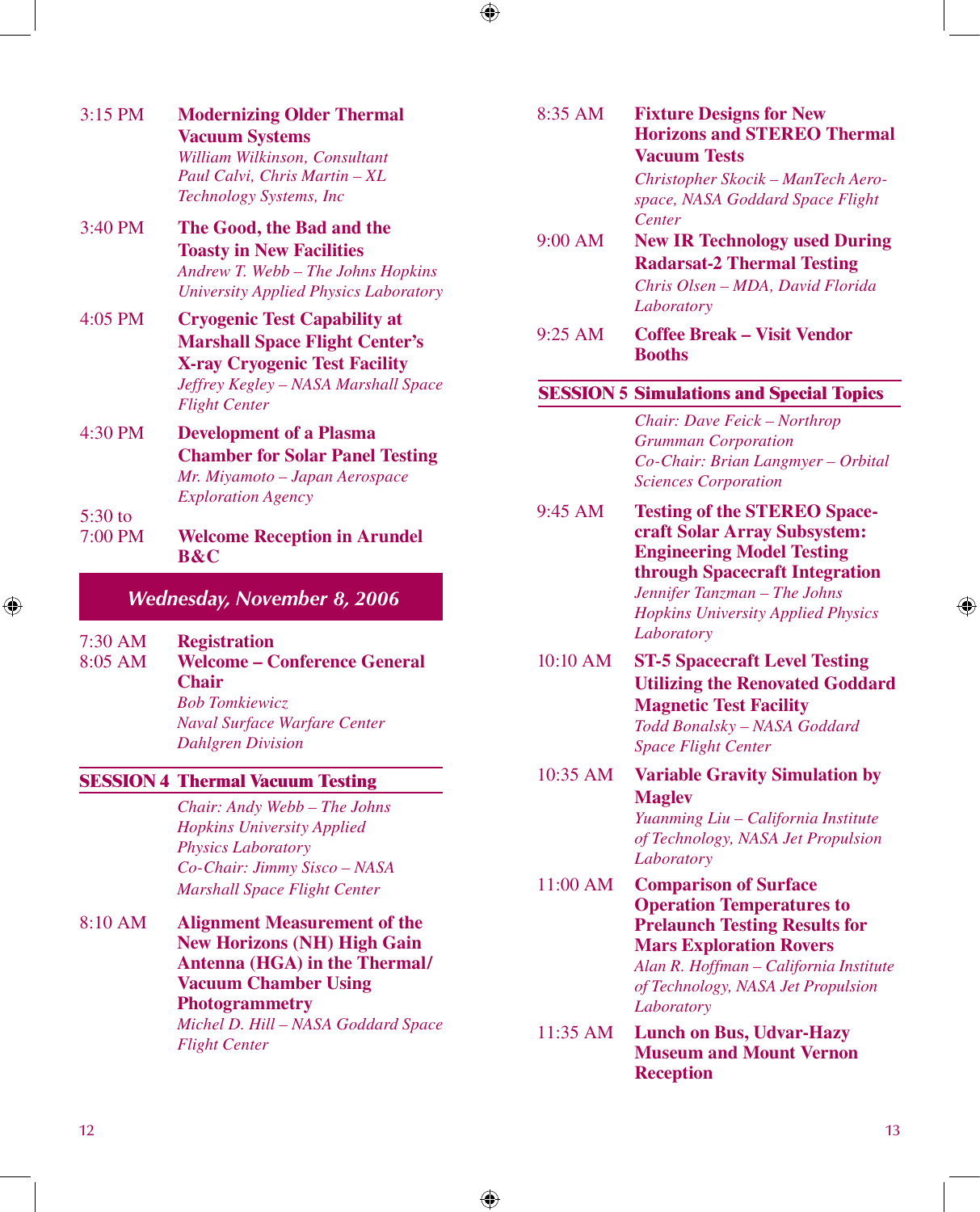# *Thursday, November 9, 2006*

| $7:30 \text{ AM}$ | <b>Registration</b>                 |
|-------------------|-------------------------------------|
| $8:30$ AM         | <b>Welcome – Conference General</b> |
|                   | <b>Chair</b>                        |
|                   | <b>Bob Tomkiewicz</b>               |
|                   | <b>Naval Surface Warfare Center</b> |
|                   | <b>Dahlgren Division</b>            |
|                   |                                     |

## **SESSION 6 Structural Dynamics Testing**

*Chair: Elie Choueiry – Canadian Space Agency Co-Chair: Raj Singhal – Canadian Space Agency*

8:35 AM **Extending the Qualification Limits of the General Purpose Heat Source—Radioisotope Thermoelectric Generator (GPHS-RTG) —for the New Horizons Mission** *Edward D. Schaefer – The Johns* 

*Hopkins University Applied Physics Laboratory*

9:00 AM **Modal Correlation of the Solar TErrestrial RElations Observatory (STEREO)**

*Teresa M. Betenbaugh – The Johns Hopkins University Applied Physics Laboratory*

- 9:25 AM **Vacuum Testing Goddard's Mass Properties Measurement System** *Christopher McLeod – ManTech Aerospace, NASA Goddard Space Flight Center*
- 9:50 AM **The Third Dimension of Random Vibration Control** *John Van Baren – Vibration Research Corporation*
- 10:15 AM **Coffee Break**
- 10:35 AM **HST Super Lightweight Interchangeable Carrier (SLIC) Tiger Team Coupon Combined Thermal/Pull Test Design** *Bill Chambers – ManTech Aerospace,*

*NASA Goddard Space Flight Center.*

⊕

11:00 AM **Mechanical Verification of the Solar TErrestrial RElations Observatory (STEREO) High Gain Antenna** 

> *Teresa M. Betenbaugh – The Johns Hopkins University Applied Physics Laboratory*

- 11:25 AM **Novel Guided Head Expander Design** *Doug Lund – Team Corporation*
- 11:50 AM **Optimizing Facility Time During Satellite Vibration Testing**  *Chris Wilcox – m+p International*
- 12:15 PM **Farewell Conference General Chair**  *Bob Tomkiewicz*

*Naval Surface Warfare Center Dahlgren Division* 

12:30 PM **Completion of Technical Program**

 $14$ 

⊕

↔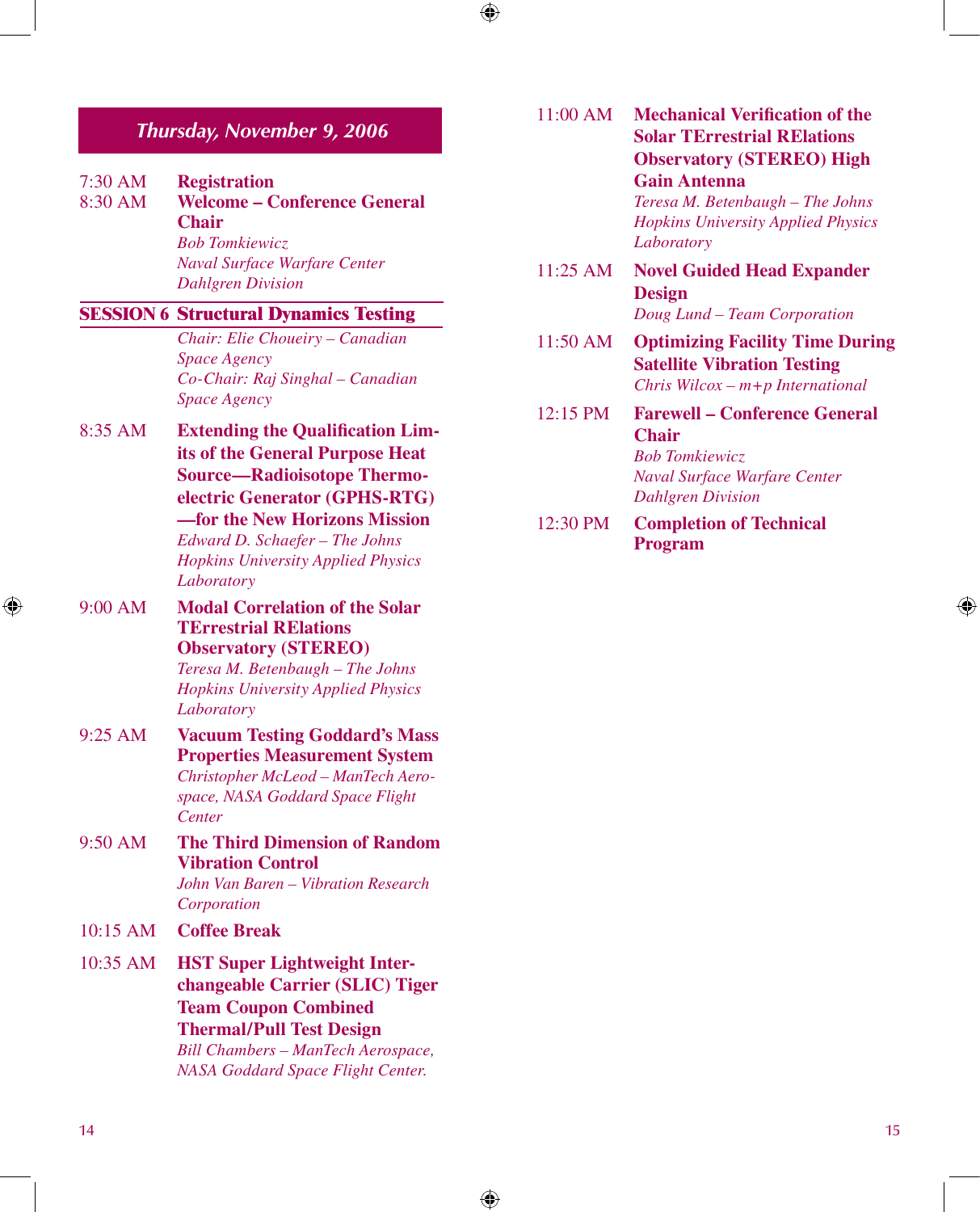# *SPEAKER INFORMATION*

# *Keynote Speaker: Phil Sabelhaus*



↔

 Phil Sabelhaus serves as the Manager of the James Webb Space Telescope (JWST) Project at NASA's Goddard Space Flight Center. The JWST project is responsible for the development, launch, operations, and science data processing for the 21st cen-

tury follow-on of the highly successful Hubble Space Telescope.

Phil has over 20 years of distinguished experience at NASA. During this time, he has served as the Thermosphere, Ionosphere, Mesosphere, Energetics and Dynamics (TIMED) Deputy Project Manager, the total Ozone Mapping Spectrometer (TOMS) Project Manager, the Geostationary Operational Environmental Satellites (GOES) Deputy Project Manager, and the Landsat 7 Project Manager. In late 1998, Phil was appointed the Deputy Associate Director of Flight Projects for EOS Development. As part of these duties, he served as the ESSP VCL Project Manager and the EOS Aqua Project Manager. In September 2001, Mr. Sabelhaus was appointed the Associate Director of Flight Projects for EOS. Phil graduated from the University of Maryland with a BS in Mechanical Engineering.

The JWST project is currently in phase B with it's launch scheduled for August 2011. The project is a partnership between NASA, ESA and CSA. The U.S. JWST team is in place with the selection of Northrop Grumman Space Technology (NGST) as the prime contractor for the telescope and the Space Telescope Science Institute (STScI) as the mission operations and science data processing lead.

As our keynote speaker, Phil will provide an overview of the planned JWST science, current architecture, and mission status, including technology developments and risks.

# *MEETING MANAGEMENT COMMITTEE*

#### **General Chair**

*Robert L. Tomkiewicz Naval Surface Warfare Center Dahlgren Division*

**Technical Program Chair** *Edward A. Packard NASA Goddard Space Flight Center*

**Tutorial Co-Chairs** *Hadi Navid The Johns Hopkins University Applied Physics Laboratory*

*Nabil Copty ManTech International Corporation*

**Budget Chair** *John D. Hazen Boeing Integrated Defense Systems*

**Vendor Chair** *Andy Webb The Johns Hopkins University Applied Physics Laboratory*

**Social Events Chair** *Dave Feick Northrop Grumman ESSS*

**Publication Chair** *Carmine Mattiello NASA Goddard Space Flight Center*

> **Publicity Chair** *Harold G. Fox Consultant*

**Past General Chair** *William Breeden Lockheed Martin Space Systems*

**Past General Chair** *Terry C. Fisher Caltech Jet Propulsion Laboratory*

**IEST Executive Director** *Julie Kendrick Institute of Environmental Sciences & Technology*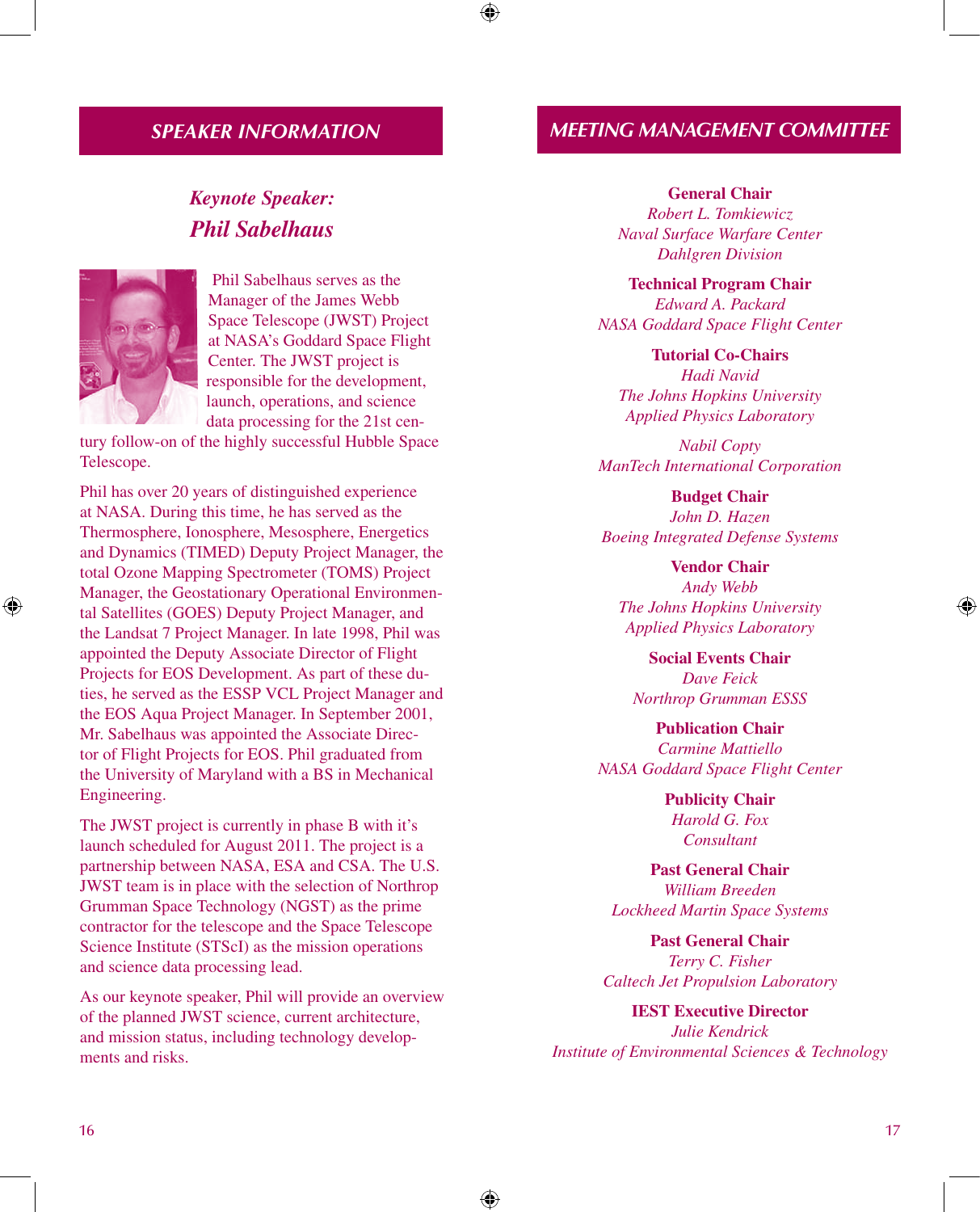# *TECHNICAL PROGRAM COMMITTEE*

⊕

⊕

**Elie Choueiry** *Canadian Space Agency*

> **Dave Cornog** *Boeing*

**Dave Feick** *Northrop Grumman Corporation*

**Randy Hedgeland** *NASA Goddard Space Flight Center*

**Brian Langmyer** *Orbital Sciences Corporation*

**Bill Raynor** *Naval Research Laboratory* 

**Andy Rose** *Jet Propulsion Laboratory* 

**Glenn Rosecrans**  *Swales and Associates, Inc*

**Raj Singhal** *Canadian Space Agency*

**Jim Sisco** *NASA Marshall Space Flight Center*

**Andy Webb** *The Johns Hopkins University Applied Physics Laboratory*

*Program provided by The Johns Hopkins University Applied Physics Laboratory*



**John Neal Packard**

The 24th Space Simulation Conference is dedicated to the memory of John Packard.

Over the last few decades, John had supported this conference both through his personal participation in various roles, as well as through whatever corporate support he could muster. Initiating his engineering career at the Glen L. Martin Company in 1957, he became one of our pioneers in the space test industry, especially when he moved to NASA Goddard Space Flight Center in 1968. Although John had received many awards over his career, he cherished the friendships and camaraderie gained through his participation in the IEST Chesapeake Chapter and the Space Simulation Conference. John will be sorely missed. God bless his soul.

⊕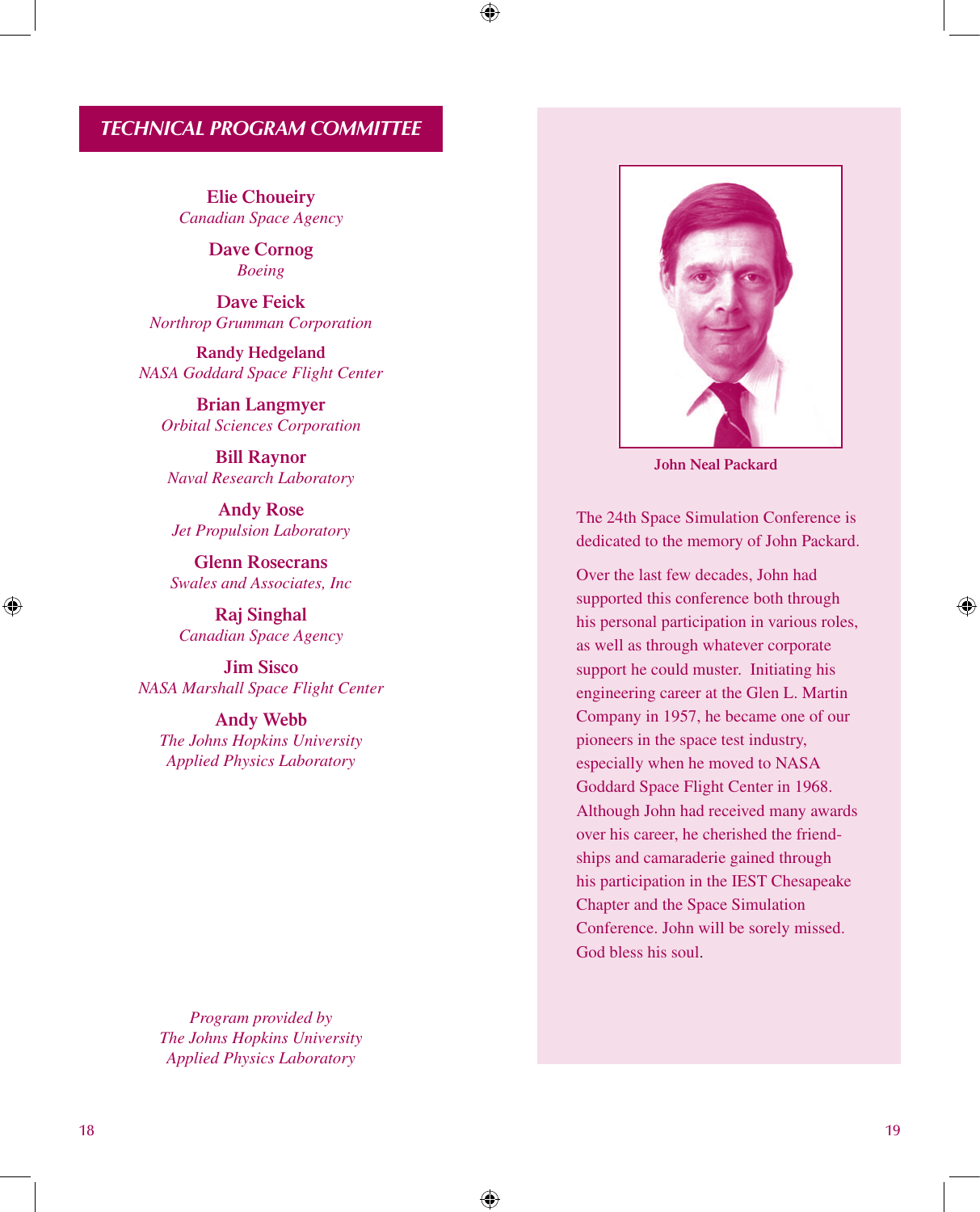# *VENDOR EXPOSITION*

 $\bigoplus$ 

| <b>VENDOR</b>                         | <b>BOOTH</b> |
|---------------------------------------|--------------|
| <b>Linde BOC Process Plants</b>       | 1            |
| <b>Kistler Instrument Corporation</b> | 2            |
| Fabreeka International                | 3            |
| <b>VAT</b>                            | 4            |
| PCB Piezotronics, Inc.                | 5            |
| <b>PHPK</b> Technologies              | 6            |
| XL Technology System, Inc.            | 7            |
| Plug in SARL                          | 8            |
| Pascal Technologies, Inc.             | 9            |
| <b>CSA Engineering</b>                | 10           |
| <b>Douglas Electrical Components</b>  | 11           |
| <b>Fluid Systems Solutions, LLC</b>   | 12           |
| $m + p$ international                 | 13           |
| Dynavac                               | 14           |
| Varian, Inc.                          | 15           |
| <b>Data Physics Corporation</b>       | 16           |
| Pfeiffer Vacuum                       | 17           |
| <b>Team Corporation</b>               | 18           |
| <b>OROS</b>                           | 19           |
| Spectral Dynamics, Inc.               | 20           |

*The conference management team would like to express appreciation to all the vendors for their support and participation.*

 $\bigoplus$ 

 $\bigoplus$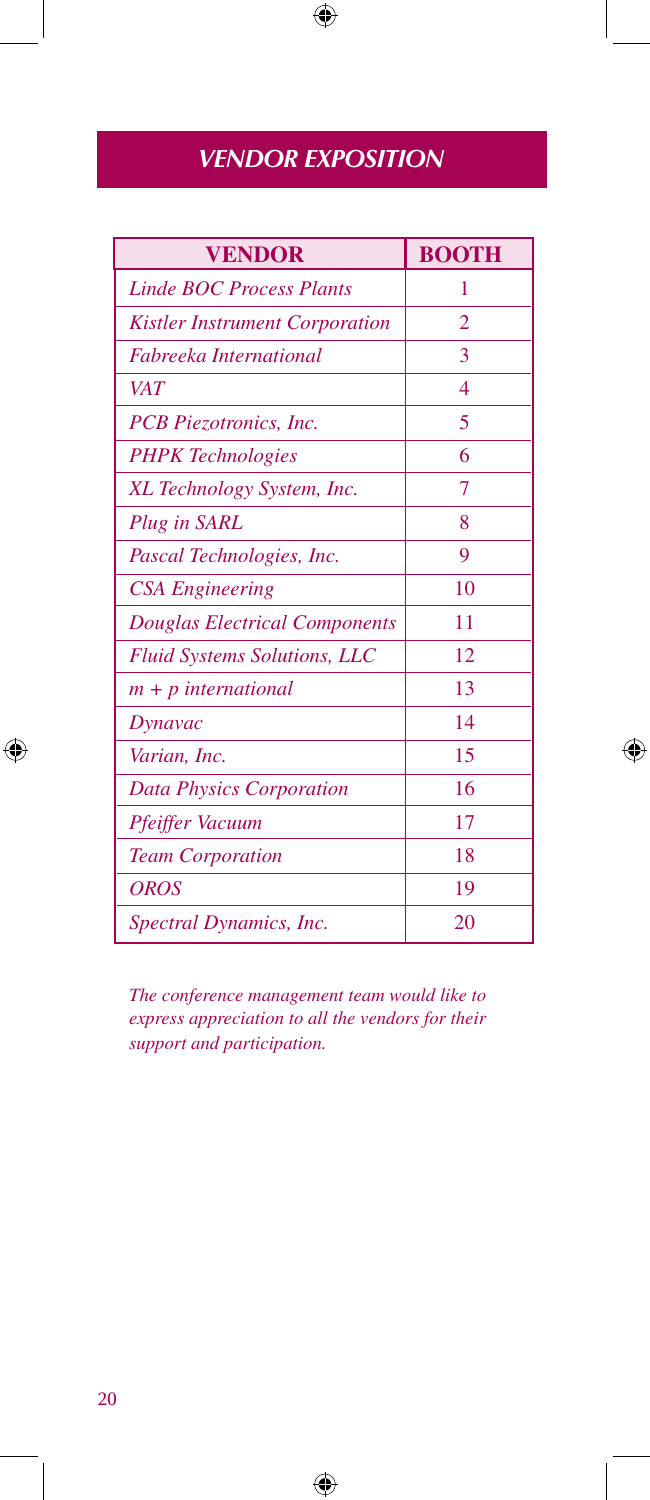# **Inside Back Cover** (blank)